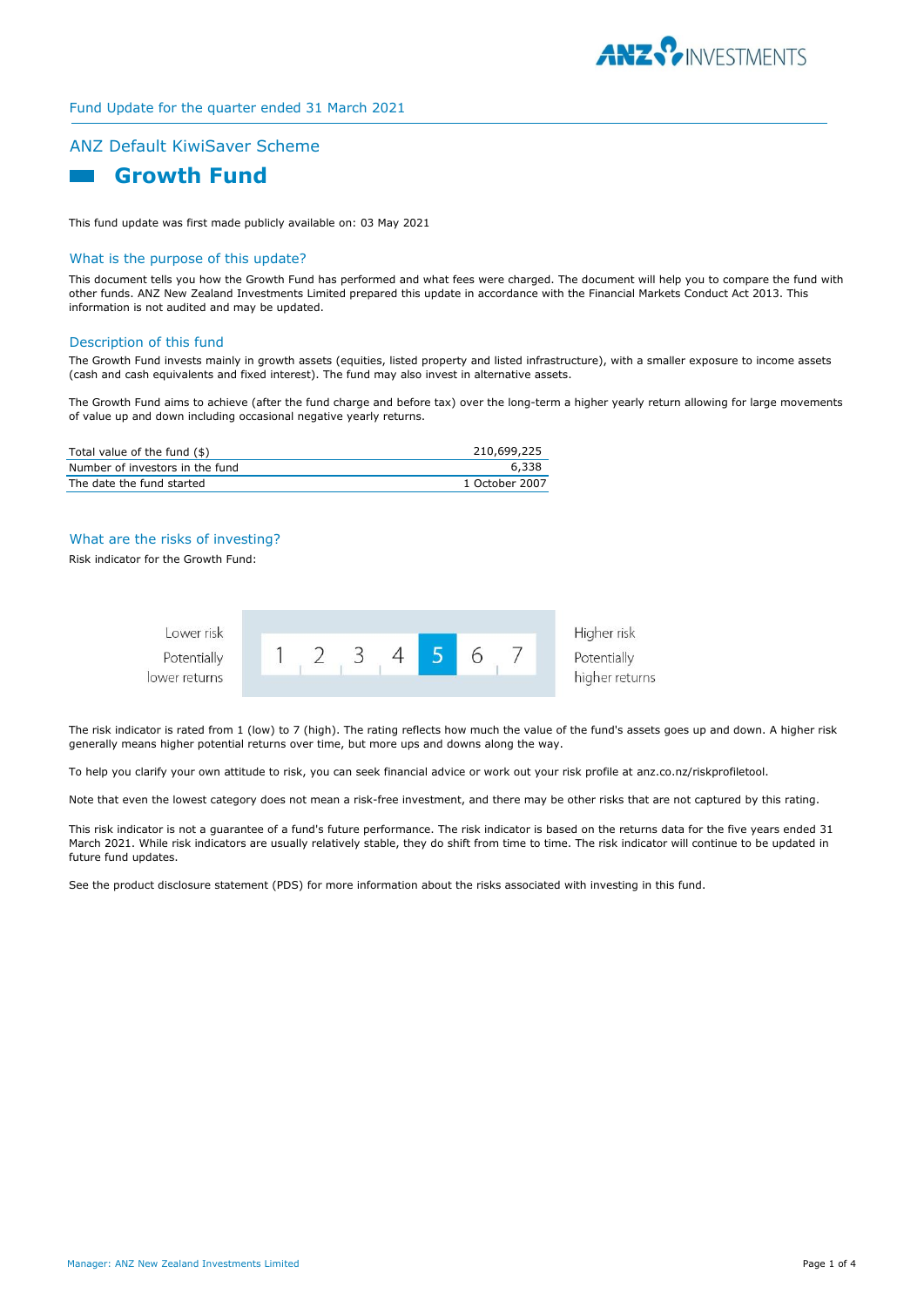## How has the fund performed?

|                                               | Average over past<br>five years | Past year |
|-----------------------------------------------|---------------------------------|-----------|
| Annual return                                 |                                 |           |
| (after deductions for charges and tax)        | 8.87%                           | 29.59%    |
| Annual return                                 |                                 |           |
| (after deductions for charges but before tax) | 10.14%                          | 33.31%    |
| Market index annual return                    |                                 |           |
| (reflects no deduction for charges and tax)   | 10.77%                          | 31.06%    |

The market index annual return is calculated using the target investment mix and the indices of each asset class. The composition of the market index for this fund changed on 15 October 2020 due to a change in the underlying index for the New Zealand fixed interest asset class.

Additional information about the market index is available in the statement of investment policy and objectives on the offer register at www.disclose-register.companiesoffice.govt.nz.



# **Annual return graph**

This shows the return after fund charges and tax for each of the last 10 years ending 31 March. The last bar shows the average annual return for the last 10 years, up to 31 March 2021.

**Important:** This does not tell you how the fund will perform in the future.

Returns in this update are after tax at the highest prescribed investor rate (PIR) of tax for an individual New Zealand resident. Your tax may be lower.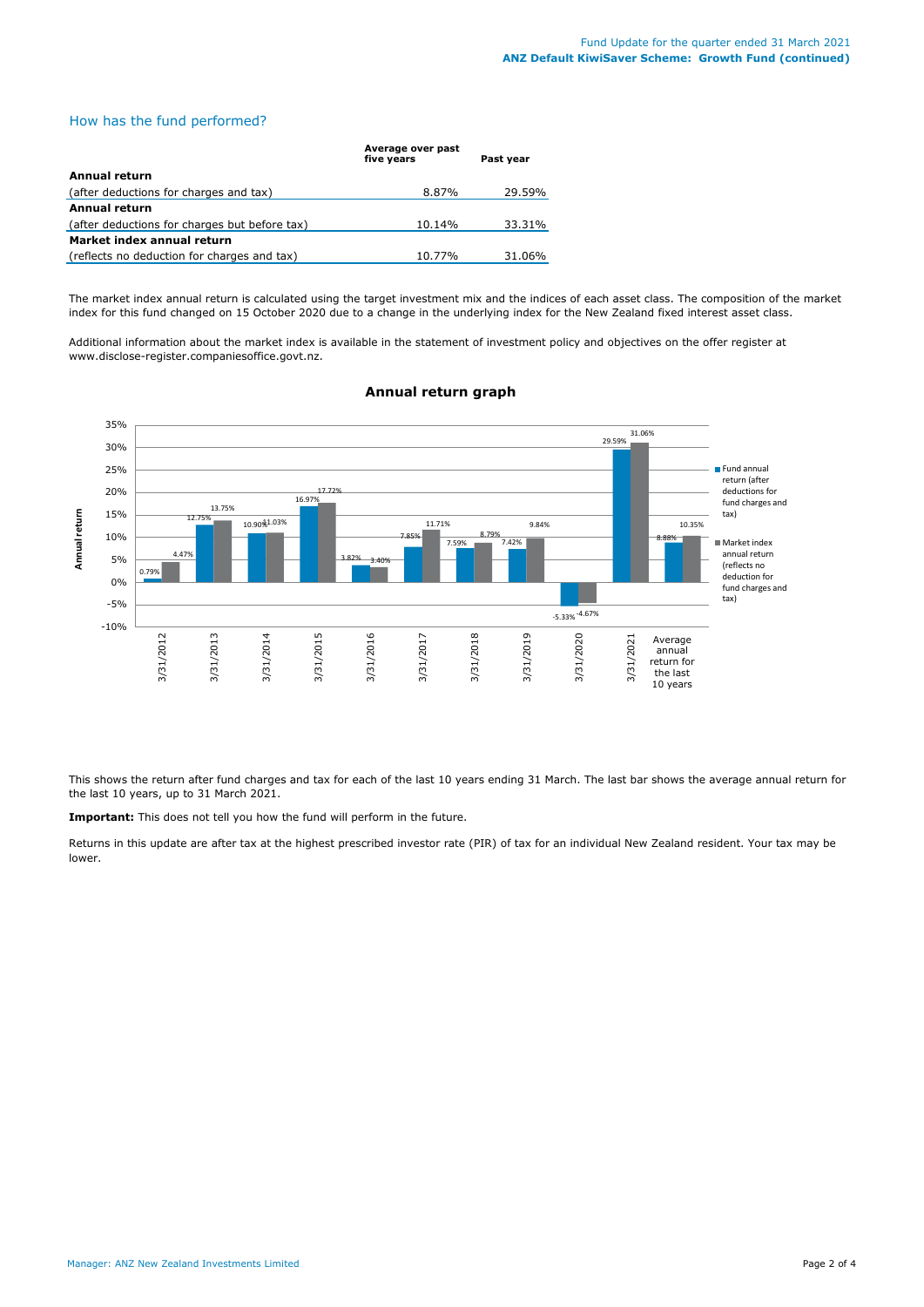## What fees are investors charged?

Investors in the Growth Fund are charged fund charges. In the year to 31 March 2020 these were:

|                                             | % of net asset value          |
|---------------------------------------------|-------------------------------|
| Total fund charges <sup>1</sup>             | 1.07%                         |
| Which are made up of:                       |                               |
| Total management and administration charges | 1.07%                         |
| Including:                                  |                               |
| Manager's basic fee                         | 1.00%                         |
| Other management and administration charges | $0.07\%$                      |
| <b>Total performance based fees</b>         | 0.00%                         |
| Other charges                               | Dollar amount per<br>investor |

**Other charges**  Membership Fee<sup>2</sup> \$18

Investors are not currently charged individual action fees for specific actions or decisions (for example, for withdrawing from or switching funds). See the PDS for more information about Scheme fees.

Small differences in fees and charges can have a big impact on your investment over the long term.

## Example of how this applies to an investor

Sarah had \$10,000 in the fund at the start of the year and did not make any further contributions. At the end of the year, Sarah received a return after fund charges were deducted of \$2,959 (that is 29.59% of her inital \$10,000). Sarah also paid \$18 in other charges. This gives Sarah a total gain after tax of \$2,941 for the year.

## What does the fund invest in?

#### **Actual investment mix<sup>3</sup> Target investment mix<sup>3</sup>**

This shows the types of assets that the fund invests in. This shows the mix of assets that the fund generally intends to invest in.